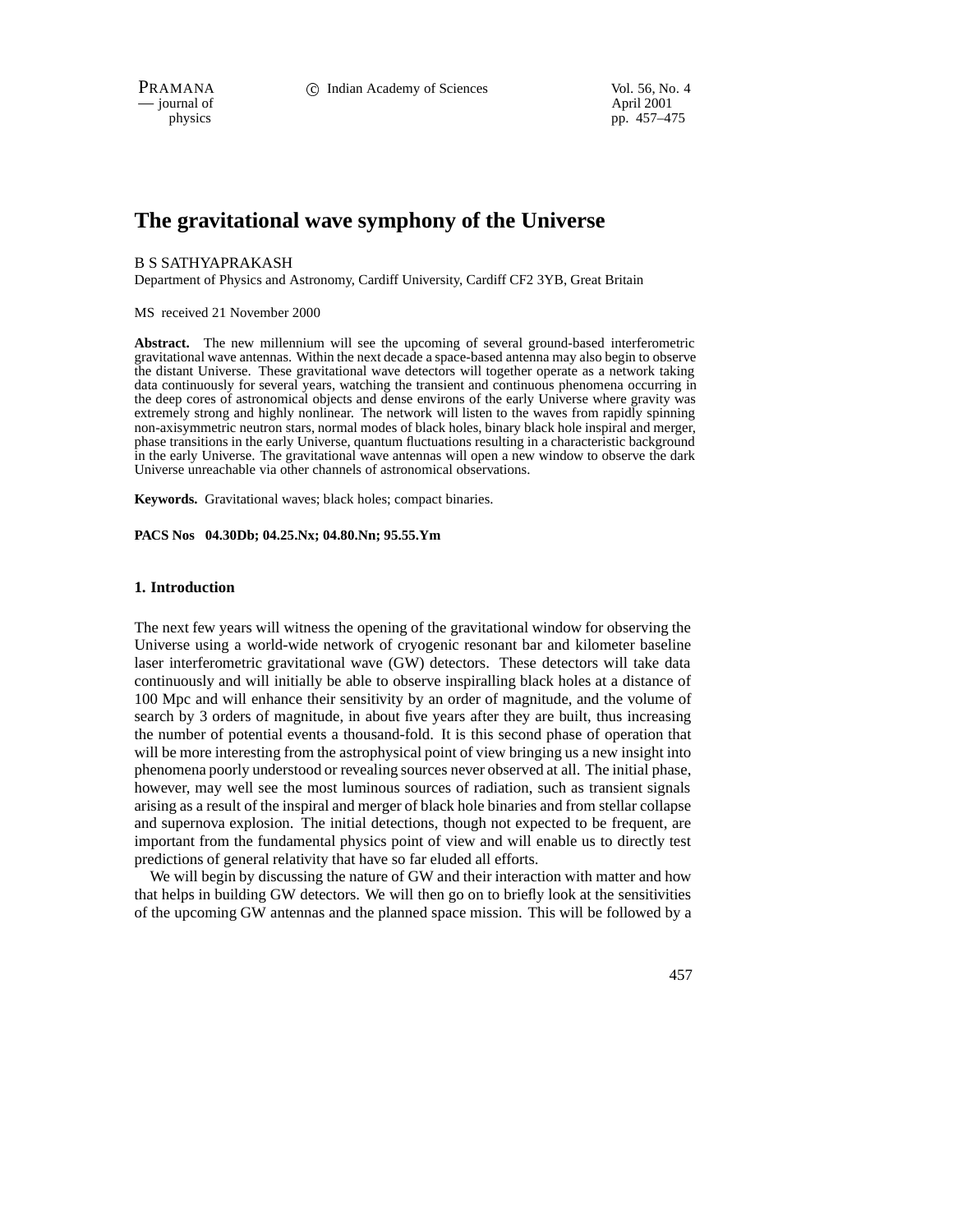detailed discussion of some of the promising sources of gravitational radiation (GR). For recent reviews on GW see Schutz [2], Thorne [3], Flanagan [4] and Grishchuk *et al* [5]. Lasota and Marck [6] and Bhawal and Iyer [7] contain many articles on GW sources and their detection.

# **2. Gravitational waves: An overview**

Gravitational waves result from coherent accelerated motion of massive objects. Any system with a time varying quadrupole moment would emit GW. They interact with particles in their path by causing an oscillating tidal distortion in proper distances between the particles. They are characterized by a dimensionless *amplitude* h: The amplitude h measures the tidal strain  $\delta\ell/\ell = h/2$  in the proper distance between two free particles separated initially by a distance  $\ell$ . Just as light and radio waves, GW too carry energy and momentum from their sources. Unlike radio waves, however, there is no dipole radiation in Einstein's gravity. The dominant channel for emission is quadrupolar. Since the force of gravity tends to make astronomical objects spherical, or at most axisymmetric, GW emission is an inefficient process, unless the symmetry is broken by non-axisymmetric rotation, presence of magnetic fields, internal stresses due to inhomogeneities, an inherent asymmetry in the system, as in binary star systems, etc.

Sometimes astronomical sources of gravitational radiation (GR) can be very luminous; a supernova explosion at even as great a distance as the Virgo super-cluster of galaxies can be as bright as the Moon, though only for a short time. Even so, gravitation being the weakest of all known interactions, the waves associated with it are not easily detectable. Thus, though GW are produced by almost all bodies in motion, in a majority of the cases the signal strengths will be far too small to be sensed with the current detectors or those that are being built. For example, our only evidence for the emission of GW comes from the observation of the decay in the orbital period of the Hulse-Taylor binary caused by radiation back-reaction [1]. Yet the wave amplitude (and the GW frequency) is far too small to be sensed by any antenna – existing, under construction or planned. Only a catastrophic astronomical event can lead to a wave amplitude high enough to be detectable.

In general relativity the effects of both the gravitational interaction and GR are described by the tidal distortion they produce in the distance between pairs of free test masses; the Newtonian inverse-square force field simply determines the background geometry in which free particles move along geodesics. The Coulomb tidal force due to a gravitating system falls off as  $r^{-3}$ , whereas the tidal force due to GW that it emits falls off as  $r^{-1}$ . Thus, the gravitational interaction is the dominant effect close to a gravitating body and the effect of the waves is pretty much negligible. However, far away from the body the effect of the waves are more easily sensed than the Coulomb interaction.

There is a fundamental difference in the way GW sources are observed as opposed to electro-magnetic wave sources: Optical, infrared, radio and other telescopes are essentially sensitive to the intensity of radiation and build up the signal-to-noise ratio (SNR) by incoherent superposition of waves emitted by a large number of microscopic sources. One therefore only obtains a gross picture of the region emitting the radiation rather than information about individual sources emitting the waves. The frequency of radiation is rather large,  $10^8 - 10^{18}$  Hz. The intensity of radiation falls off with distance as  $r^{-2}$  so that the number of sources accessible to an astronomical telescope increases in proportion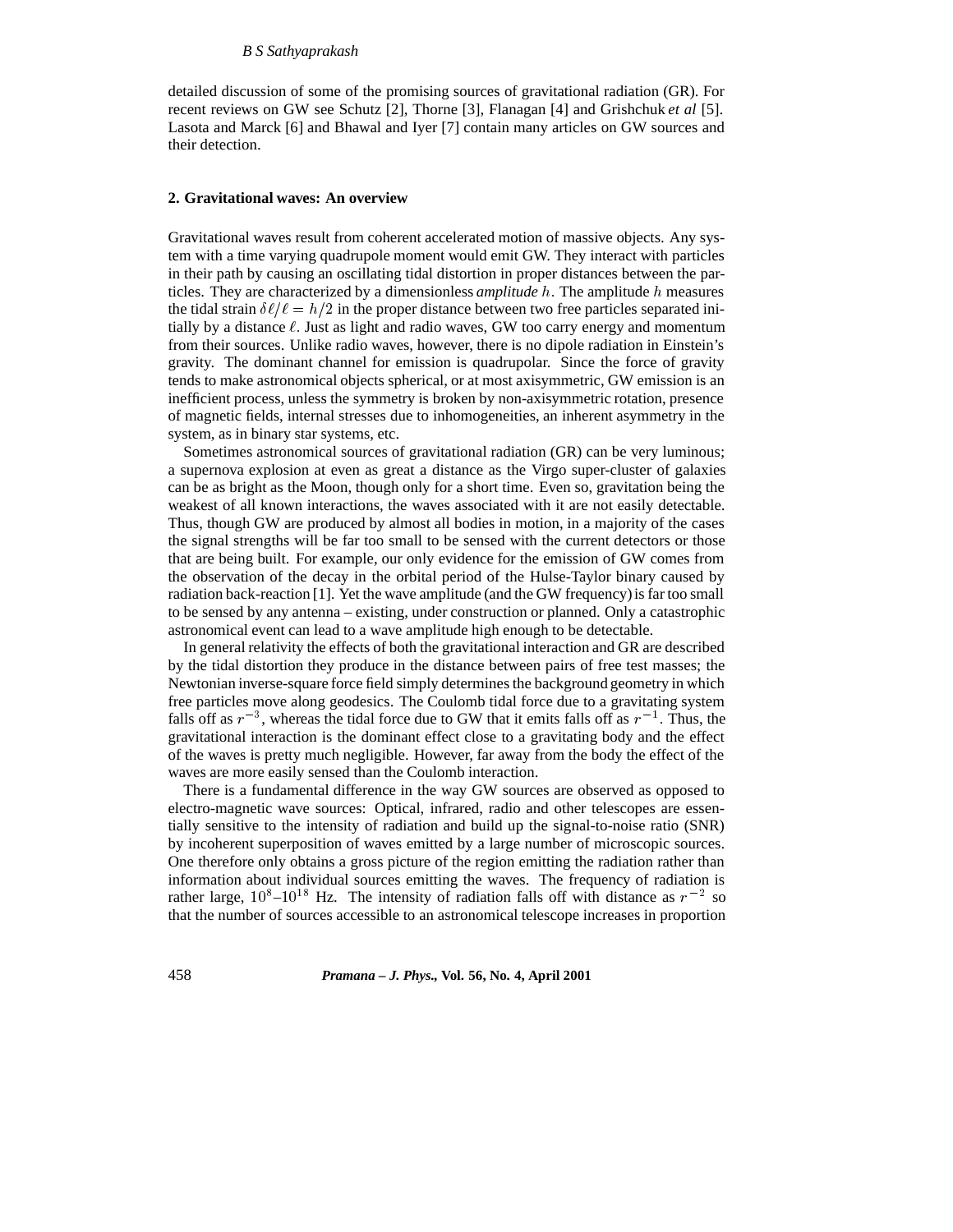

Figure 1. In Einstein's theory gravitational waves have two independent polarizations. The effect on a circular ring of particles in the  $(x, y)$  plane due to a plus-polarized wave traveling in the <sup>z</sup>-direction is shown in the left panel and due to a cross-polarized wave is shown in the right panel. The ring continuously gets deformed into one of the ellipses and returns to the circular configuration during the first half of a GW period and gets deformed into the other ellipse and back during the next half.

to  $I_0^{-3/2}$  as the minimum detectable intensity  $I_0$  of the telescope decreases. Astrophysical and cosmological GW have a frequency range of  $10^{-4}$ – $10^{4}$  Hz and, in contrast to astrophysical electromagnetic radiation, all GW signals, with the exception of stochastic backgrounds and signals of unknown shape, are tracked in phase and the SNR is built up by coherent superposition of many cycles emitted by a source. In this case it is possible to deduce the detailed dynamics of the bodies emitting radiation and a precise picture of the source can be reconstructed. Since one is tracking the phase of the signal, the SNR is proportional to the amplitude of the signal which only falls off as  $r^{-1}$ . Therefore, the number of sources accessible to a GW antenna increase in proportion to  $A_0^{-3}$  as the minimum detectable amplitude  $A_0$  of the antenna decreases.

GR can be represented by a second rank, symmetric trace-free tensor. In a general coordinate system, and in an arbitrary gauge, this tensor has nine independent components. However, as in the electromagnetic case, GR has only two independent states of polarization in Einstein's theory: the plus-polarization  $h_+$  and the cross-polarization  $h_{\times}$  (the names being derived from the shape of the equivalent force fields they produce). However, unlike electromagnetic radiation the angle between the two polarization states is  $\pi/4$  rather than  $\pi/2$ . This is illustrated in figure 1 where the response of ring free particles in the  $(x, y)$ plane to plus-polarized and cross-polarized GW traveling in z-direction is shown. Measuring the polarization states is of fundamental importance since there are theories of gravity, other than general relativity, in which the number of polarization states is more than two; in some theories even scalar waves exist [18]. Polarization measurement is a qualitative test: Even a single measurement of a polarization state that is not plus or cross, can rule out general relativity. Such measurements would be possible with a network of detectors.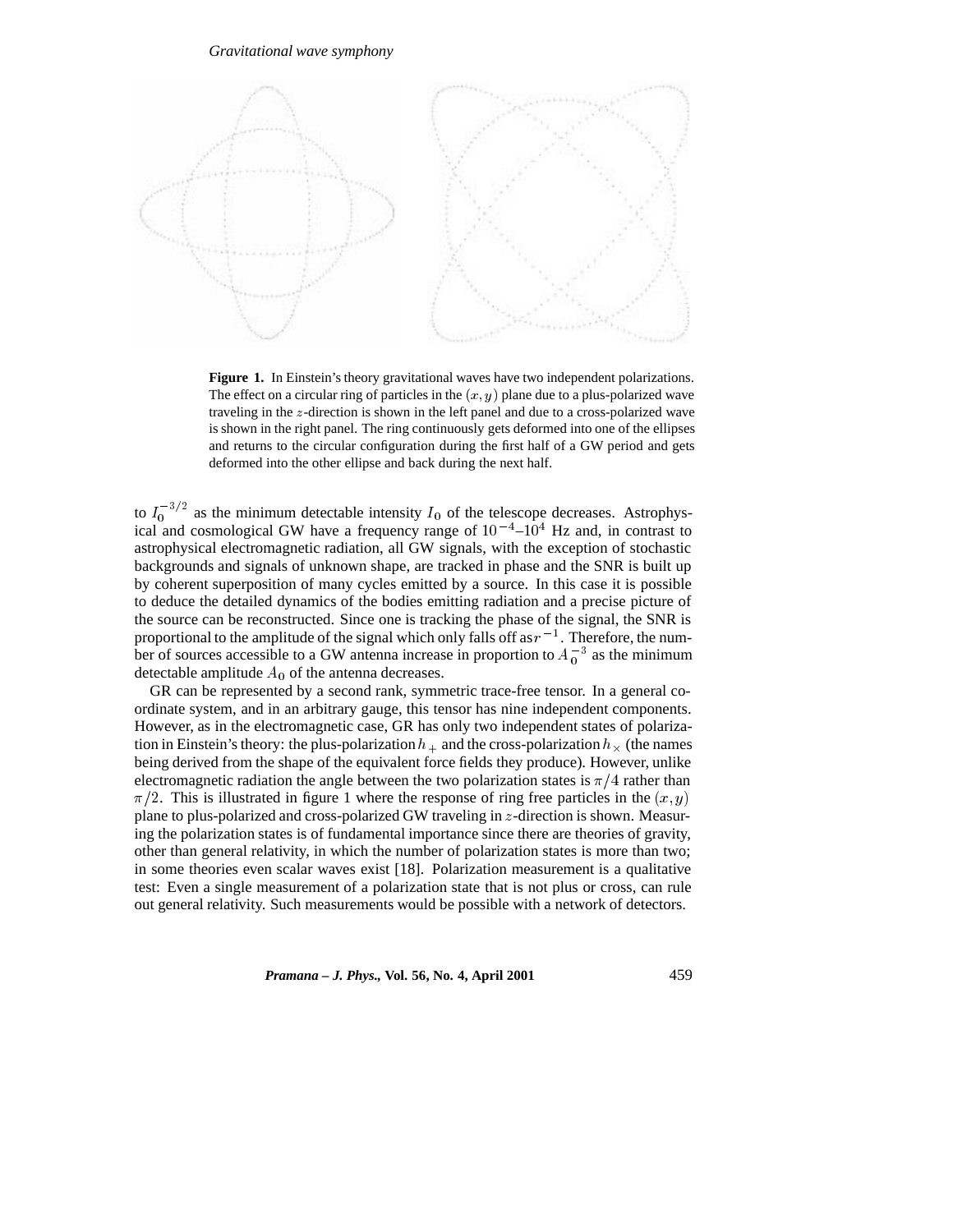Measuring the polarization of the waves has astrophysical implications too. Astrophysical observations can only determine the mass of a binary to within a factor  $\sin \theta$  where  $\theta$  is the unknown inclination angle of the binary with the line-of-sight. From GW polarization measurements of astrophysical binaries we will be able to infer the inclination angle which will further help us to resolve the mass-inclination angle degeneracy.

#### **3. Gravitational wave detectors and their sensitivity**

Our detectors cannot directly measure the two independent polarizations of the waves but rather a certain linear combination of the two. The complex response  $R$  of a detector is [9,10]:

$$
R = h_{+}F_{+} + ih_{\times}F_{\times}, \ \ F_{+} = \Re(F), \ \ F_{\times} = \Im(F), \tag{1}
$$

where  $F_+$  and  $F_\times$  are the real and imaginary parts of the complex antenna pattern, which is a function of the direction  $(\theta, \phi)$  to the source and the polarization angle  $\psi$  of the wave, in a coordinate system 'attached' to the detector. Responses of three widely separated detectors to an incident GW, together with two independent differences in arrival times among them, are, in principle, sufficient to fully reconstruct the GW. For a resonant bar detector, with its longitudinal axis aligned with the z-axis, the response is

$$
F = \sin^2 \theta e^{2i\psi},\tag{2}
$$

and for an interferometer with its arms in the  $(x, y)$  plane and at right angles to each other and the x-axis bisecting the two arms,

$$
F = \left[\frac{1}{2}\left(1 + \cos^2\theta\right)\sin 2\phi + i\cos\theta\cos 2\phi\right]e^{2i\psi}.
$$
 (3)

In the following we shall assume that the two polarization amplitudes are equal:  $h_{+}$  =  $h_{\times} \equiv h/\sqrt{2}$ , that is circularly polarized waves. The response of an interferometric detector is plotted in figure 2. The rms response of an interferometric detector, averaged over the entire sky, is smaller by a factor of  $\sqrt{5}$  than the maximum response. Figure 2 also shows the percentage area of the sky over which the response in an interferometric antenna is larger than a certain fraction  $\epsilon$  of the rms response. The response is better than 50% of the rms over 75% of the sky, implying that interferometric detectors are quite omni-directional. In contrast, the rms response of a resonant bar is smaller by a factor of  $1/\sqrt{15}$  than the optimum response and the response is better than 50% over 69% of the sky. Thus, bars too are almost as omni-directional as interferometers.

Currently, there are a number of bar detectors in operation: some of these operate at room-temperature and some others at cryogenic temperatures. Bar detectors are resonant, narrow-band detectors. They can detect signal amplitudes  $h \sim 10^{-20}$  in a band width of 10–20 Hz around a central frequency that lies at about 1 kHz. Asymmetric supernovae in our galaxy are the best candidate sources for these detectors. They may also see continuous radiation emitted by a neutron star if the frequency happens to lie in their sensitivity band.

Interferometric detectors currently under construction will increase our ability to directly observe GW. The Japanese have already built a 300 m detector TAMA in Tokyo,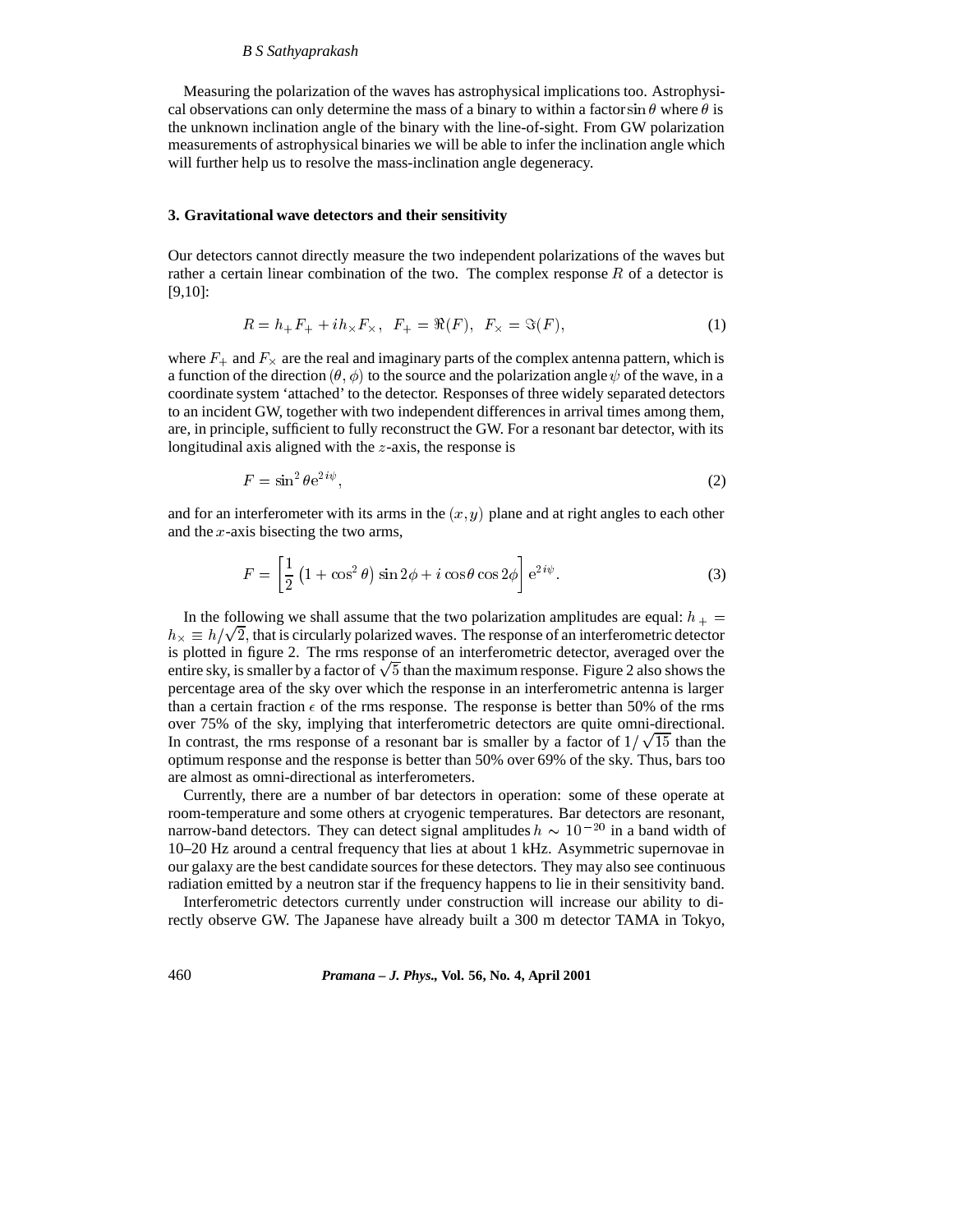

**Figure 2.** The antenna pattern of an interferometric detector (top panel). The pattern is shown for a circularly-polarized waves. The response for a wave traveling in a certain direction is proportional to the distance from the origin, at the centre of the plot, to the point on the antenna pattern in that direction. Also shown is the fractional area on the sky over which the response is a certain fraction  $\epsilon$  of the average (bottom panel). The average response has been arbitrarily set to unity.

*Pramana – J. Phys.,* **Vol. 56, No. 4, April 2001** 461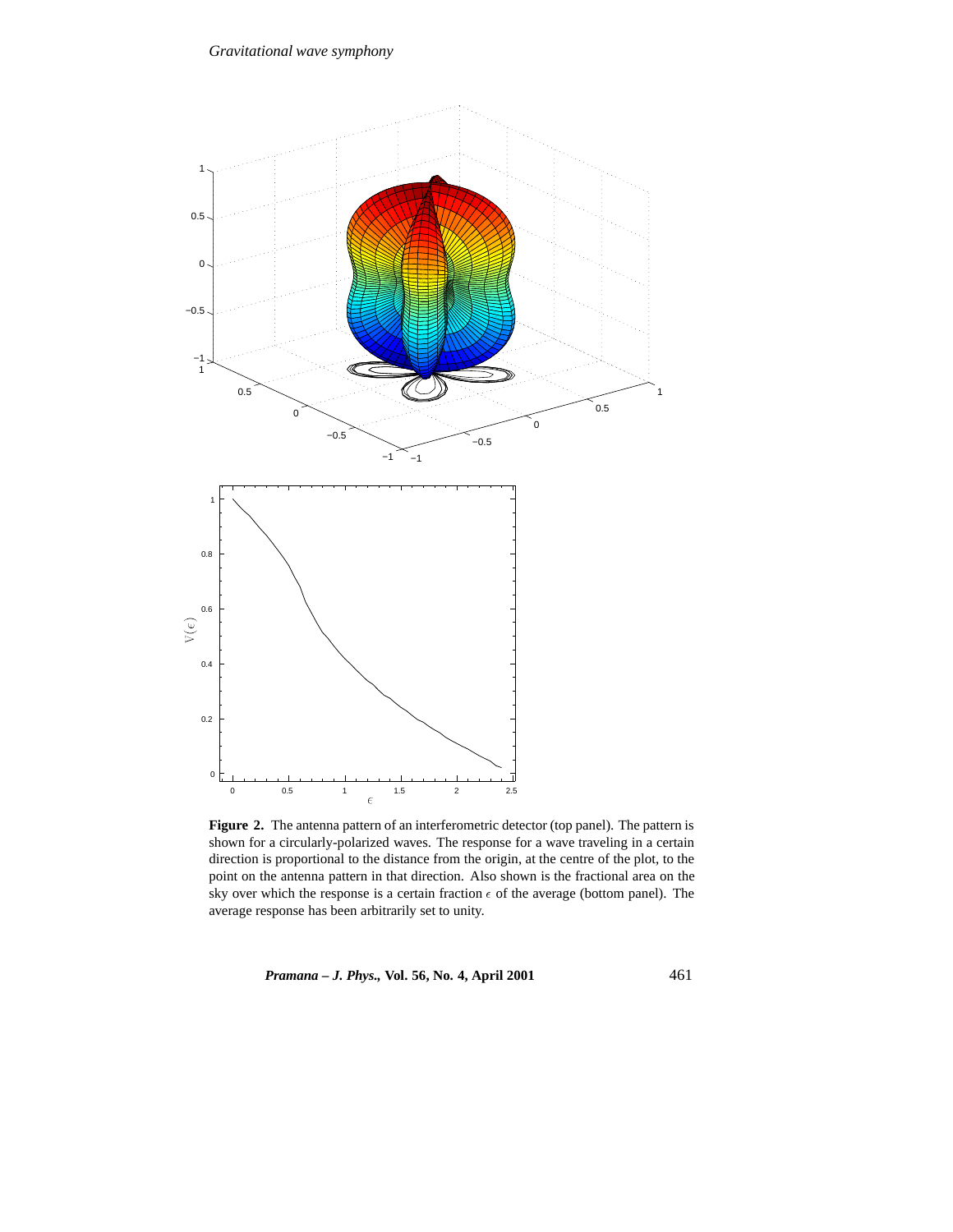Japan [15]. Several other projects are now nearing completion: The British-German collaboration is constructing a 600 m interferometer GEO in Hannover, Germany [12], the French-Italian collaboration is building a 3 km detector VIRGO near Pisa, Italy [14] and the Americans are building two 4 km antennas LIGO, one in Livingston and the other in Hanford [13] in the U.S.A. These detectors will start taking data between 2001 and 2003. The larger of these detectors, LIGO and VIRGO, are likely to be upgraded in sensitivity by an order of magnitude with a better low-frequency performance in 2006. These ground based interferometers will eventually be sensitive to sources in the frequency range from 1 Hz to several kHz.

One has to move to space to observe GW sources whose time periods are larger than about 1 second. Currently the prospect for constructing the Euro-American laser interferometer space antenna (LISA) looks very good [16]. LISA would consist of three drag-free satellites, forming an equilateral triangle of size 5 million km and in an heliocentric orbit, lagging behind Earth by 30 degrees. LISA will be sensitive to waves in the low-frequency band of  $10^{-4}$ –1 Hz.

The performance of a GW detector is characterized by the *power spectral density* (PSD)  $S_h(f)$  of its noise background which has dimensions of per root Hz (see [5] for a discussion on the noise PSD of interferometers). One compares the GW amplitudes of astronomical sources with the instrumental sensitivity and assesses what sort of sources will be observable in the following way: The Fourier component  $h(f)$  of a deterministic signal  $h(t)$  has dimensions of Hz<sup>-1</sup> and the quantity  $f |h(f)|$ , is dimensionless. This is compared with  $h_n(f) \equiv f S_h(f)$ , the dimensionless noise PSD per logarithmic bin, to deduce the strength of a source relative to the detector noise. The noise PSD of ground- and space-based interferometric GW detectors is shown in figure 3.

It is quite common also to compare a signal's amplitude spectrum per logarithmic bin,  $\sqrt{f}$ | $\hat{h}(f)$ |, with the amplitude spectrum of noise,  $\sqrt{S_h(f)}$ , both having dimensions of per root Hz. Finally, for monochromatic sources, one compares the effective noise in a long integration period with the expected 'instantaneous' amplitudes as follows: A monotonic wave of frequency  $f_0$  observed for a time T is simply a narrow line in a frequency bin of width  $\Delta f \equiv 1/T$  around  $f_0$ . The noise in this bin is  $S_h(f)\Delta f = S_h(f)/T$ . Thus the SNR  $\rho$  after a period of observation T is SNR =  $h_0/\sqrt{S_h(f_0)/T}$ . One therefore computes this dimensionless noise spectrum for a given duration of observation,  $S_h(f)/T$ , to assess the detectability of a continuous GW.

# **4. Sources of gravitational waves**

Inferences drawn from astronomical observations have led to the belief that luminous matter constitutes a small fraction of the total matter content of the Universe. More than 90% of the mass in the Universe is electromagnetically silent. The presence of dark matter is inferred from the gravitational influence it causes on luminous matter. It is possible that some fraction of this dark matter is a strong emitter of GR. Today our firm sources are only those inferred via astronomical observations but it is only when we learn how to make gravitational observations of these sources can we hope to explore the unknown Universe in detector data. The reason for this is partly because we do not know what sort of radiation to expect from other plausible sources and partly because GW data analysis is a complex process involving 10's of terabytes of data each year, from hundreds of different detector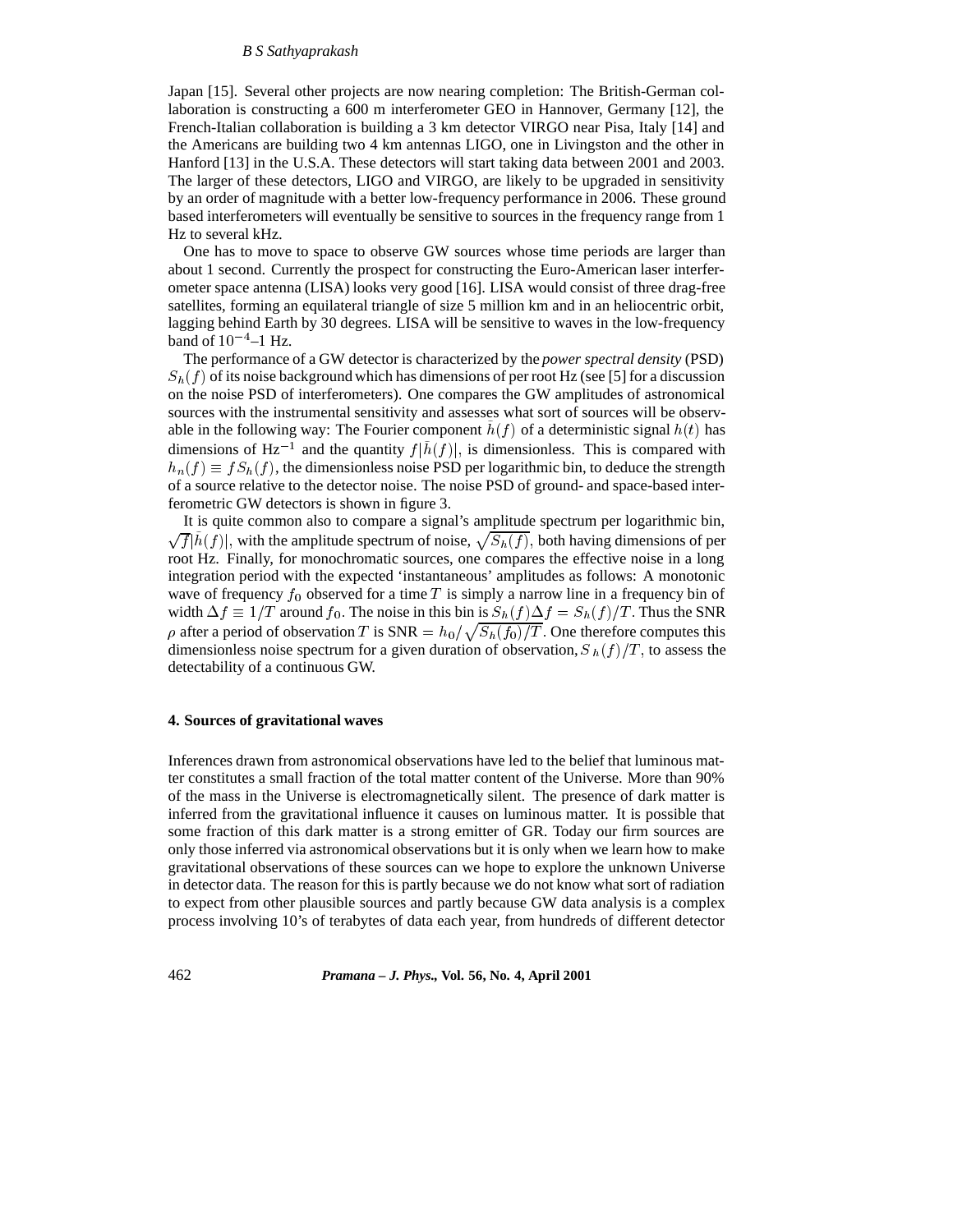

**Figure 3.** The amplitude noise spectral density,  $\sqrt{S_h(f)}$ , in ground- and space-based interferometers. On the same graph we also plot the signal amplitude,  $\sqrt{f}$  |h(f)|, of binary black holes – inspiral occurring at a distance of 100 Mpc in the case of stellar mass black holes and at 3 Gpc in the case of super-massive black holes. LISA can super-massive black hole mergers with a good SNR practically anywhere in the Universe.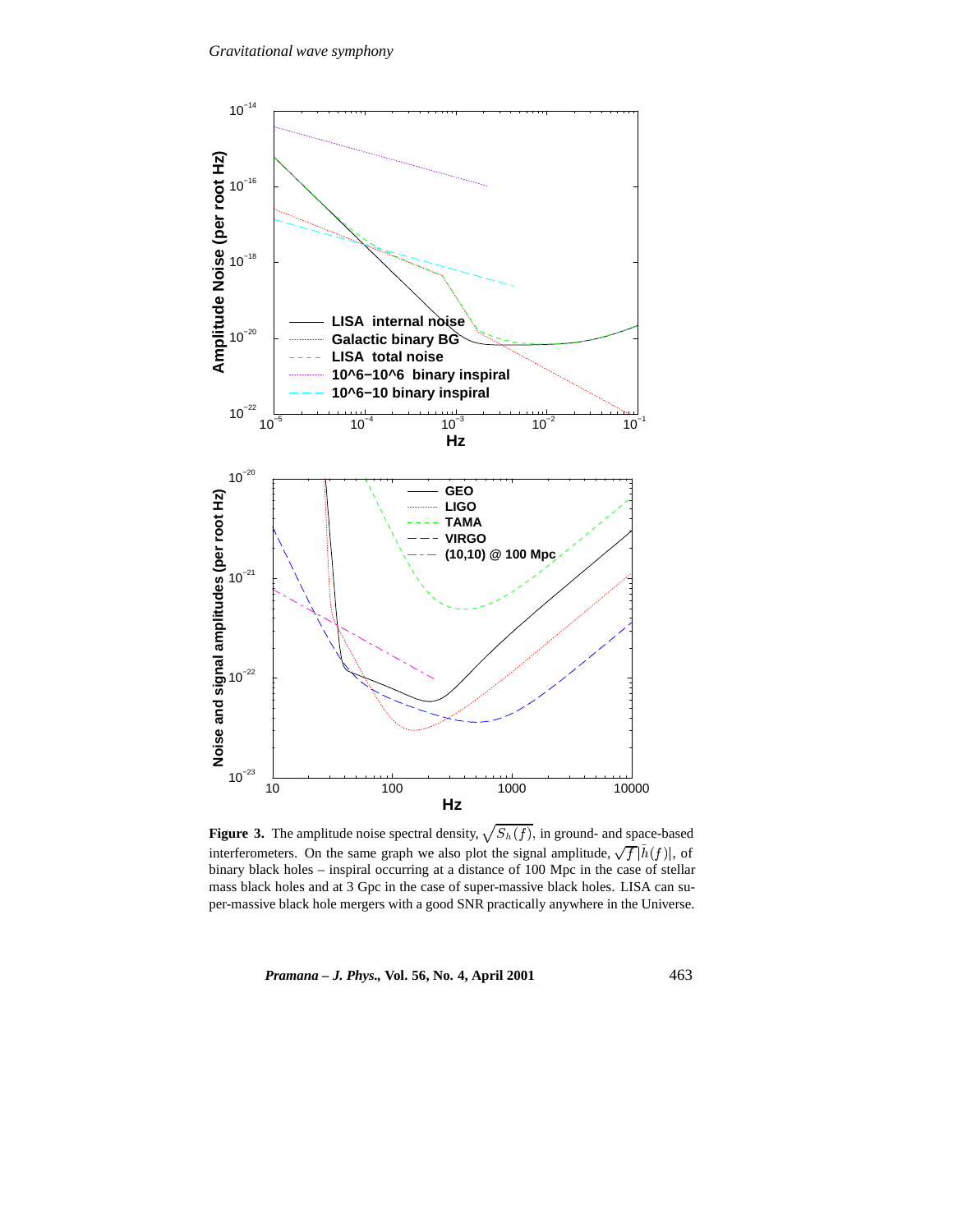channels. After an initial steep learning curve gravitational observations could prove to be a very rewarding exercise. In this section we will take a look at some of the anticipated sources.

# 4.1 *Gravitational wave bursts*

GW carry energy and momentum from their sources. By demanding that the energy lost in the form of GR is precisely balanced by the decrease of the energy in the system, one can derive a simple expression for the apparent luminosity of radiation  $F$ , at great distances from the source, in terms of the GW amplitude [11]:

$$
\mathcal{F} = \frac{|h|^2}{16\pi},\tag{4}
$$

where h denotes the time-derivative of the GW amplitude h. This equation can be used to make order-of-magnitude estimates of GW amplitudes. If a source at a distance  $r$  radiates energy E, at a frequency f, in a time T, then writing  $h = 2\pi f h$  and  $\mathcal{F} = E/(4\pi r^2 T)$ , the amplitude is

$$
h \sim \sqrt{\frac{E}{T}} \frac{1}{\pi r f}.
$$
\n<sup>(5)</sup>

The amplitude of a fiducial stellar mass source that deposits a small fraction of its total mass in the form of GW over a time scale of a few milliseconds would be

$$
h \sim 4 \times 10^{-21} \left(\frac{E}{10^{-7} M_{\odot}}\right)^{1/2} \left(\frac{5 \text{ ms}}{T}\right)^{1/2} \left(\frac{200 \text{ Hz}}{f}\right) \left(\frac{40 \text{ kpc}}{r}\right). \tag{6}
$$

Two masses separated by a distance of  $\ell = 1$  km will be tidally distorted by no more than  $4 \times 10^{-18}$  m by such a wave. This is a change in length that is smaller than the size of a neutron and a phase change of order  $5 \times 10^{-10}$  radians in an interferometer that uses 0.1 micron laser and whose arms are 4 km long.

Long baseline interferometers, such as LIGO and VIRGO, aim towards achieving a dimensionless noise amplitude  $\sqrt{f S_h(f)}$  of  $4 \times 10^{-22}$  at about 200 Hz during their initial operation. From eq. (6) we see that an event at 40 kpc, a distance covering our own galaxy and some of its satellites, depositing energy equivalent to  $10^{-7}M_{\odot}$  at 200 Hz in 5 ms will appear in these detectors with a maximum SNR of 10 or a sky and polarization averaged SNR (which is  $\sqrt{5}$  smaller than the maximum) of about 4.5. This is quite a good SNR for a network containing 3 or more interferometers.

The numbers we have used for energy, duration and frequency are typical of what is expected for a strong type II supernova. It is expected that an optically bright supernova event may occur as often as once every 30 to 100 years per galaxy. If for some reason gravitational collapse and the ensuing supernova, in a good fraction of these events, are not optically bright then the number of gravitationally observable events might be somewhat higher and within the region which the initial interferometers will be able to survey there may be several events per year. In any case second generation antennas should indeed observe quite a large number of these events shedding some light on the nature of the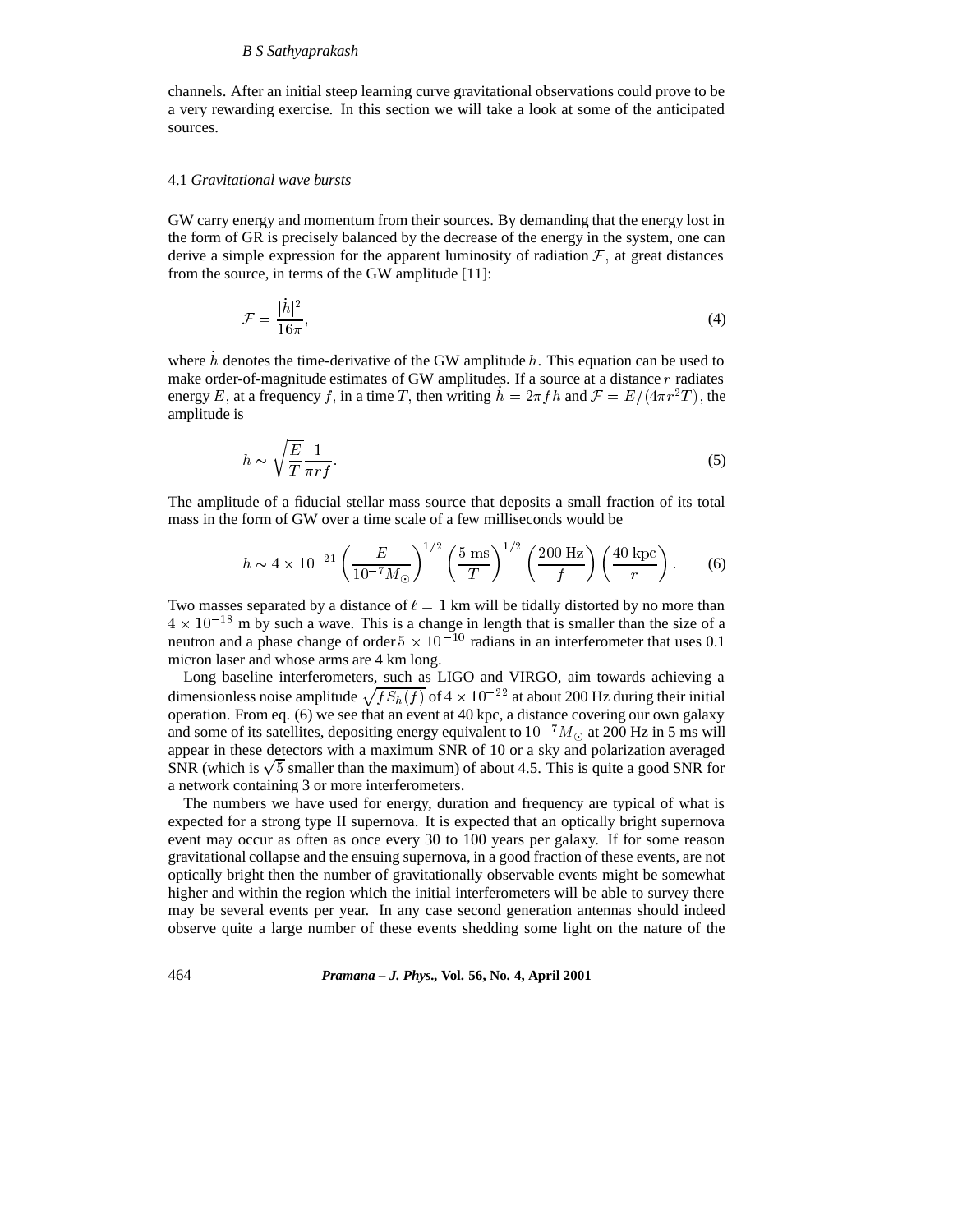gravitational collapse. Future detectors may give us clues on the equation of state of dense nuclear matter of gravitationally collapsed stars by observing the radiation emitted as the collapsed star settles downs to a quiescent state.

# 4.2 *Matched filtering and effective amplitude*

Theoretical calculations sometime allow us to accurately predict the evolution of a system and the phasing of the GW that it emits. When the time development of a signal is known, one can cross-correlate the detector output with a copy of the expected signal. The process of cross-correlation leads to an enhancement in the SNR in proportion to the square-root of the number of cycles the signal spends in the detector band. Note, however, that one will have to perform the cross-correlation of the detector output with a number of different copies of the signal, each corresponding to a different set of values of the signal parameters; this process is called *matched filtering.* In spirit, matched filtering of arbitrary signals is the same as a simple Fourier transform of monochromatic signals. For illustrative purposes, therefore, we shall assume that the signal is monochromatic. A signal of frequency  $f$ lasting for a time T would produce  $n = fT$  cycles. Using this in eq. (6) we can define an effective amplitude  $h_{\text{eff}} \equiv \sqrt{n} \times h$ :

$$
h_{\text{eff}} = 4 \times 10^{-21} \left( \frac{E}{0.05 M_{\odot}} \right)^{1/2} \left( \frac{200 \text{ Hz}}{f} \right)^{1/2} \left( \frac{30 \text{ Mpc}}{r} \right), \tag{7}
$$

where we have used the energy and frequency appropriate for a stellar mass black hole binary close to its coalescence. From the above equation we conclude that matched filtering helps in detecting signals as long as the effective amplitude  $h_{\text{eff}}$  is larger, even though the instantaneous amplitude  $h$  could be much smaller, than the noise background. Indeed, the instantaneous amplitude can be smaller than the minimal detectable amplitude of a detector by a factor of  $\sqrt{n}$ . The number of cycles for supernovae, black hole quasi-normal modes and other impulsive events is of order 10, for binary inspiral coalescences it can vary between 10 to  $10<sup>4</sup>$  and for spinning neutron stars in a year's observation it can be as large as  $10^{10}$ . Matched filtering can, therefore, greatly improve the visibility of signals of known shape. This is the reason why there is a lot of emphasis on studying detailed dynamics of GW sources. Of all sources, black hole binaries and normal modes of neutron stars have been studied in greatest detail (figure 4).

#### 4.3 *Binary black holes and neutron stars*

Binaries consisting of double neutron stars (NS), double black holes (BH) or a NS and a BH, are called compact binaries. Compact binaries are among the best studied and most promising sources for the upcoming interferometric GW antennas. In this section we will discuss the prospect for detecting these systems.

4.3.1 *The evolution of a compact binary under radiation reaction* : Gravitational waves carry energy and angular momentum from a compact binary causing the system to eventually merge into a single black hole, emitting a burst of radiation in the process. The amplitude and frequency of the waves increase as the binary inspirals resulting in a characteristic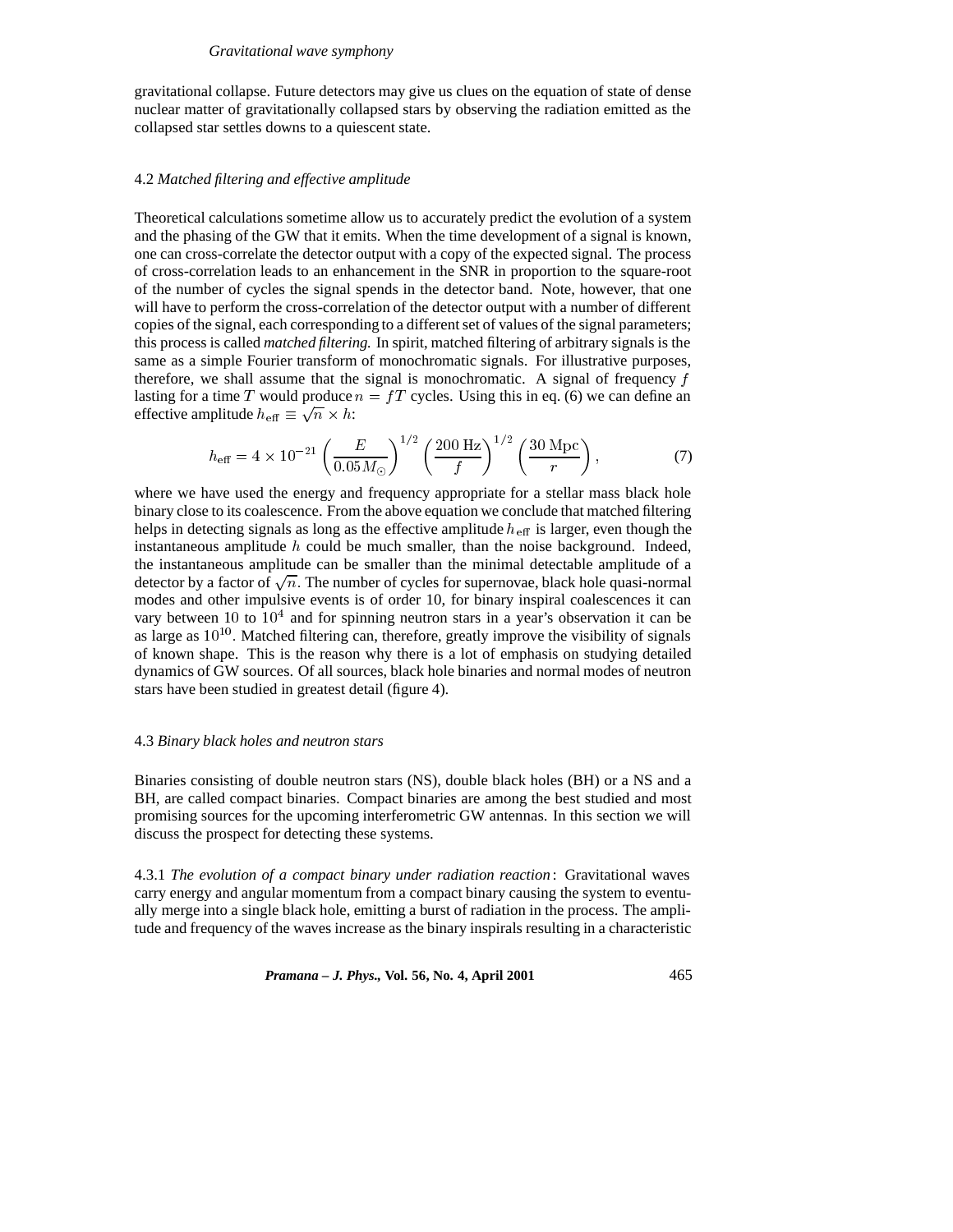

**Figure 4.** The expected SNR from an inspiral event is plotted for ground- and space-based interferometers. In the top panel we show the SNRs as a function of the companion's for different masses of central black hole. For ground-based interferometers we show the SNR as a function of the total mass of equal mass binaries but for different detectors.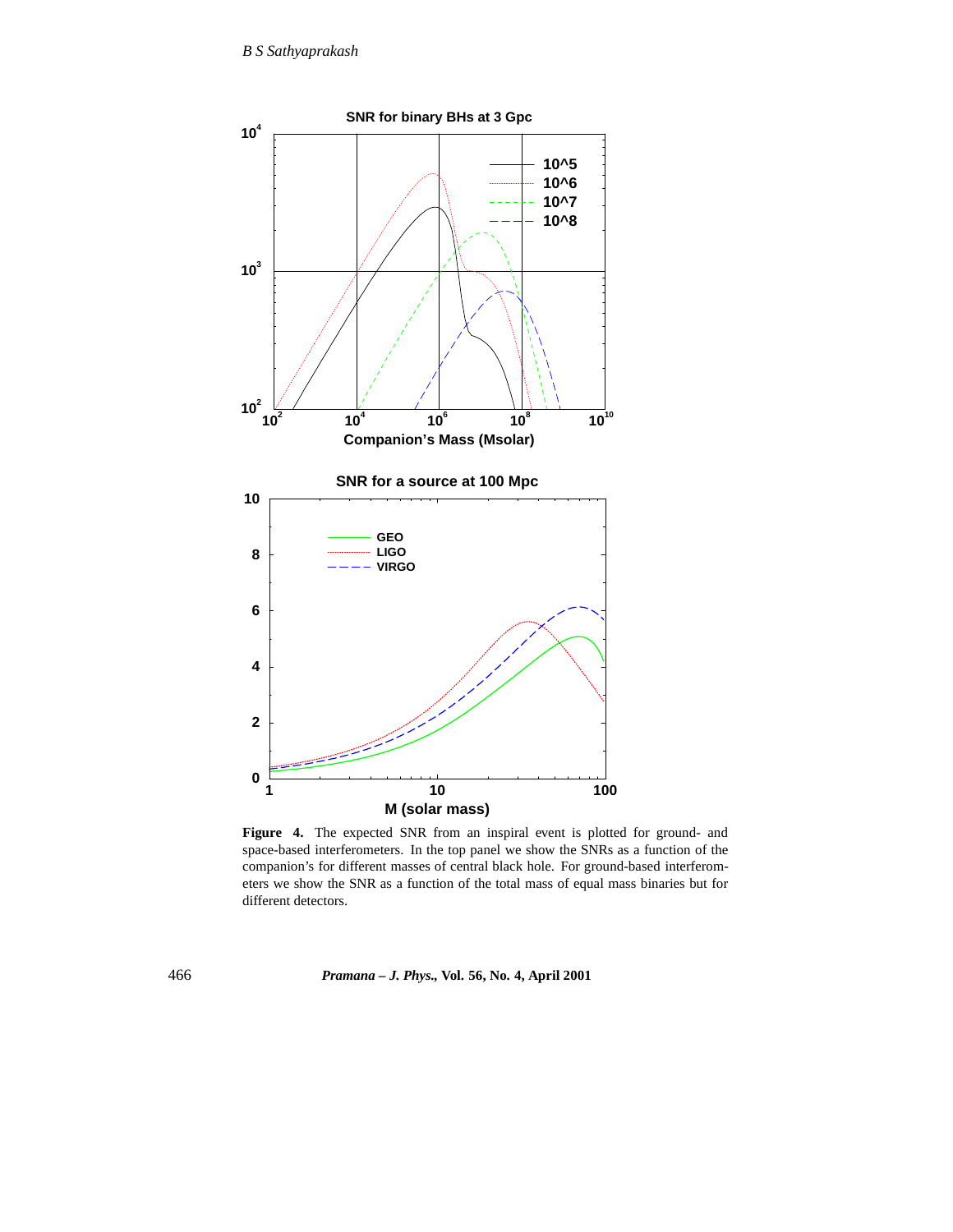chirping signal. Post-Newtonian (PN) theory has been used to compute the evolution of such a system but as the two stars approach each other the PN theory becomes less and less accurate, until finally, when the two stars are at a distance  $r \simeq 6M$ , the PN approximation completely breaks down.

Recent advances in radiation reaction calculations [18] and PN theory [19] and their refinements [20], have shed some light on the merger phase [21]. While these developments will help to some extent in tracking the inspiral and coalescence, a more careful treatment of the problem using the full Einstein equations will be needed to follow the nonlinear evolution that takes place during the merger phase. The radiation emitted at very late times – called quasi-normal modes – is again well understood using black hole perturbation theory. The missing gap is the merger phase which could last several 10's of milli-seconds in the case of stellar mass binaries. The problem in the case of a stellar mass black hole falling into a super-massive black hole is possibly extremely complicated owing to the presence of spinning bodies and eccentric orbits, and we may have to wait several years before any useful solutions are found.

4.3.2 *White-dwarf binary inspiral*: Ground based detectors are not sensitive to noncompact binaries, such as a white dwarf–white dwarf pair, which do emit GW, but at a much lower frequency than where these detectors are sensitive. GW amplitude would be the greatest when the two component stars are closest. For a pair of stars each of radius  $R$ , the distance of closest approach is  $r = 2R$ . The Keplerian frequency at this distance is

$$
f_{\rm orb} = \frac{1}{2\pi} \sqrt{\frac{M}{r^3}} = 0.1 \left(\frac{M}{M_{\odot}}\right)^{1/2} \left(\frac{r}{6000 \text{ km}}\right)^{3/2} \text{Hz},\tag{8}
$$

where  $M$  is the total mass of the system and the radius is taken to be that of a typical white dwarf,  $R = 3000$  km. We see that the largest GW frequency, which is equal to twice the orbital frequency, is outside the sensitivity band of ground-based detectors. Indeed, much before the white-dwarfs begin to touch each other the tidal interaction becomes important so that only frequencies ten to hundred times smaller than the above limit can be observed. Such frequencies are within the sensitivity band of LISA. In fact, the galactic and extragalactic populations of white-dwarf binaries create a stochastic GW background as shown in figure 3 and only the nearest sources will stand above the background noise.

4.3.3 *Compact binary inspiral*: For compact binaries the adiabatic inspiral phase, when the time-scale for frequency evolution is significantly larger than the orbital time-scale, ends well before the two stars begin to touch each other. This is because the nonlinear general relativistic effects will alter the dynamics of the two bodies making the adiabatic approximation and the PN theory invalid. Apart from the break down of the physical assumptions, it is, indeed, even technically impossible to continue the orbital evolution beyond the last stable orbit under the adiabatic approximation [22]. For a test particle in Schwarzschild geometry the last stable circular orbit (LSO) occurs at a distance  $R_{\text{ lso}} =$  $6M$ , corresponding to a LSO GW frequency  $f_{\text{Iso}}$  given by

$$
f_{\rm lso} = \frac{1}{6^{3/2}\pi M} = 1.5 \left(\frac{M}{2.8M_{\odot}}\right)^{-1} \, \text{kHz.}
$$
 (9)

Binaries more massive than a typical NS binary of  $M = 2.8 M_{\odot}$  end their inspiral phase at

*Pramana – J. Phys.,* **Vol. 56, No. 4, April 2001** 467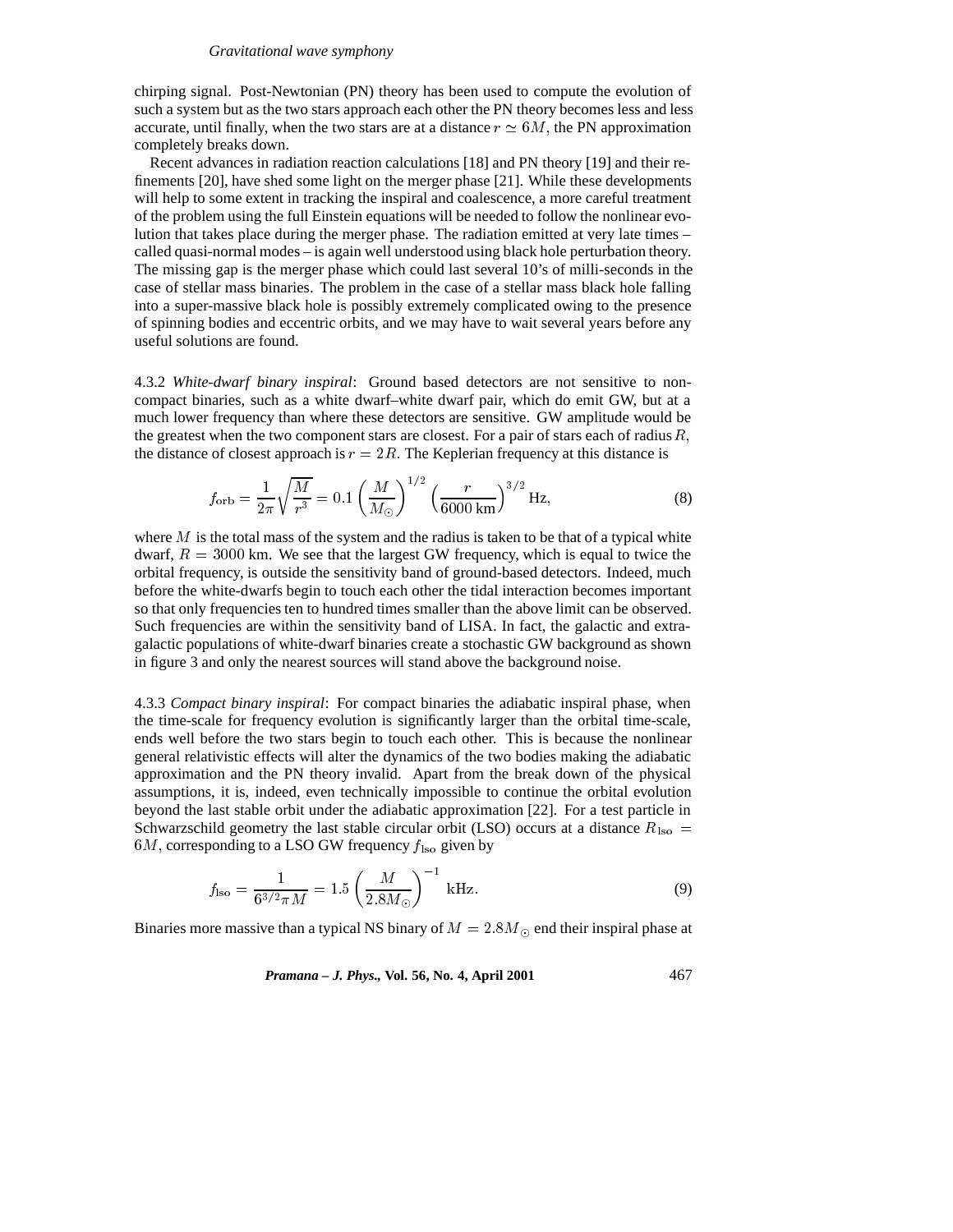lower frequencies. The mass of a binary whose LSO frequency is the same as the frequency  $f_{\text{peak}}$  at which a detector has the best effective sensitivity is given by

$$
M_{\text{optimal}} = 15 \left( \frac{f_{\text{peak}}}{150 \text{ Hz}} \right)^{-1} M_{\odot}.
$$
 (10)

Therefore, stellar mass binaries are best suited for ground-based detectors. Astronomical observations have evidence for the existence of stellar mass single black hole systems with their mass in the range  $5-15M_{\odot}$ . However, there has been no observational evidence for a double black hole system. There is a real difficulty in observing such systems astronomically as they cannot be expected to have an accretion disc, which is the source of electromagnetic radiation in single black hole systems. Ground-based GW detectors should eventually shed light on the occurrence of black hole binaries in nature.

LISA has its peak sensitivity  $f_{\text{peak}} \simeq 1.5 \times 10^{-3}$  Hz implying that binaries with a total mass  $M = 1.5 \times 10^6 M_{\odot}$ , are the best candidate sources. There is mounting astronomical evidence that the centre of every galaxy hosts a massive black hole of mass in the range  $10^5$ – $10^9$  $M_{\odot}$  depending on the type of galaxy at hand [26]. Moreover, images of the high red-shift Universe taken by the Hubble space telescope shows that galaxies were strongly interacting in the past and that most galaxies must have undergone merger at least once in their lifetime. This merger would have resulted in the coalescence of the black holes at their centres. Moreover, the dense environs of galactic centres also host many stellar mass compact objects that captured by the central hole only once in a while leading to the growth of the hole's mass. LISA will be able to detect GWs emitted in the process of massive BH inspiral and merger wherever they occur in the Universe as well as stellar mass compact objects sinking into, and coalescing with, massive black holes.

The duration of an inspiral signal observed by an antenna depends on the masses of the component stars and the lower frequency cutoff of the detector sensitivity window. An antenna with a lower cutoff frequency  $f_L$  and upper frequency cutoff larger than the LSO frequency will observe the signal for a time  $\tau$  given by

$$
\tau = \frac{5}{256 \eta M^{5/3} (\pi f_L)^{8/3}} \left[ 1 - \left( \frac{f_L}{f_{\text{Iso}}} \right)^{8/3} \right], \quad f_L < f_{\text{Iso}}. \tag{11}
$$

If  $f_L \ll f_{\text{lso}}$  then

$$
\tau \simeq 24.2 \left(\frac{0.25}{\eta}\right) \left(\frac{2.8M_{\odot}}{M}\right)^{5/3} \left(\frac{40 \text{ Hz}}{f_{\rm L}}\right)^{8/3} \text{s}
$$

$$
\simeq 1 \left(\frac{0.25}{\eta}\right) \left(\frac{2 \times 10^6 M_{\odot}}{M}\right)^{5/3} \left(\frac{45.4 \text{ }\mu\text{Hz}}{f_{\rm L}}\right)^{8/3} \text{ yr},\tag{12}
$$

where  $M = m_1 + m_2$  is the total mass and  $\eta = m_1 m_2 / M^2$  is the symmetric mass ratio. For most binaries the signal will last long enough to observe only once. In other words, all inspiral signals in ground-based detectors, and most in LISA, are transient events and the question arises how many such events are we likely to observe in a certain period of time.

Estimates of rates of binary coalescences are based either on the few observed NS–NS binaries in our galaxy or theoretical studies of compact binary formation and evolution on a computer – the so-called *population synthesis.* Both these estimates are highly uncertain.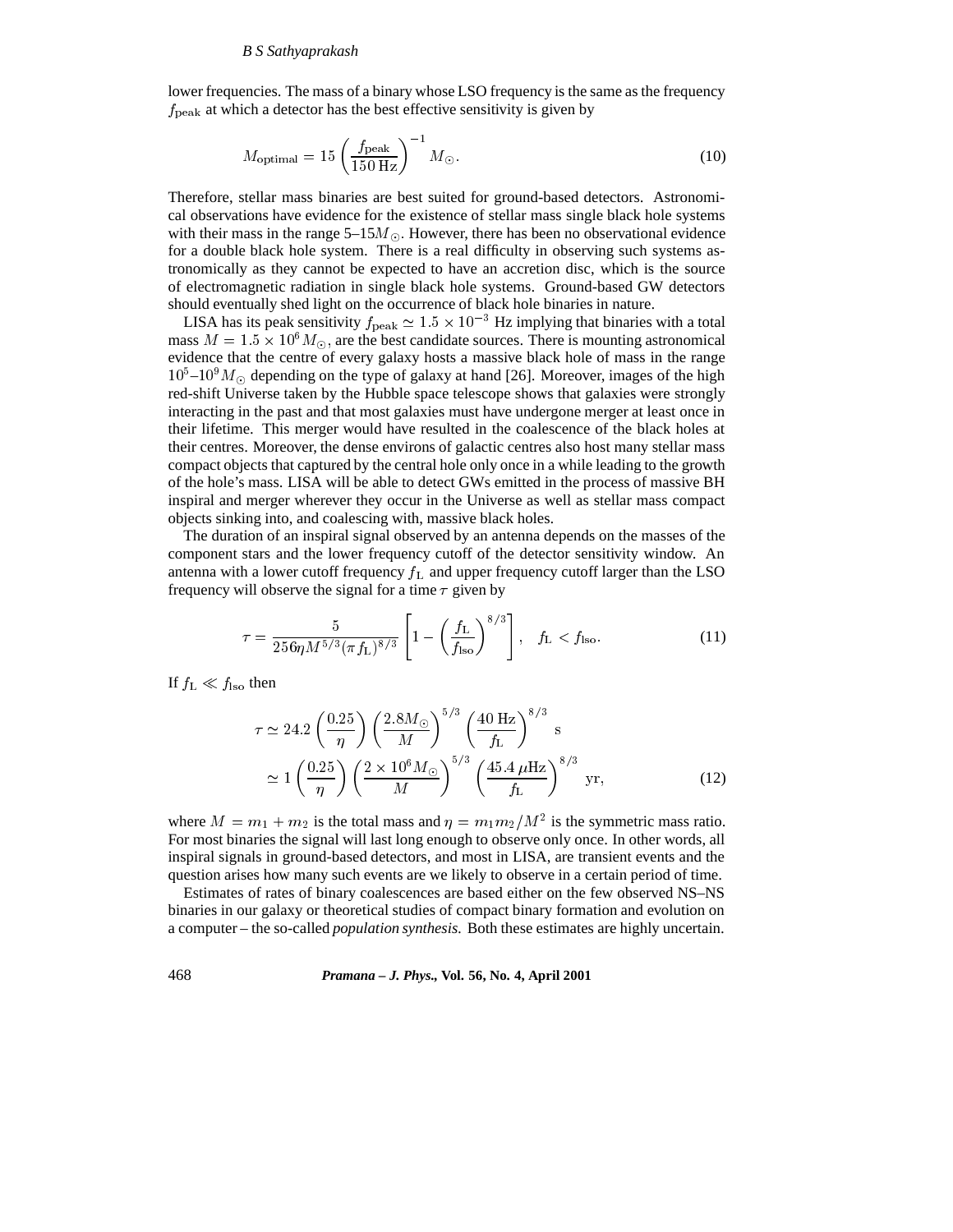The estimates give a rate between  $10^{-6}$ – $10^{-5}$  NS–NS coalescences per year in each galaxy of size the same as our own Milky Way. This gives several NS–NS coalescences per year in a volume of  $(300 \text{ Mpc})^3$ . Black hole binaries may have similar coalescence rate densities. However, being more massive than NS–NS binaries, BH–BH binaries can be observed from greater distances and hence the number of expected BH–BH coalescences in initial interferometers is greater.

Coalescence rates involving super-massive black holes is also quite uncertain. But it is expected that each year LISA will observe 10–100 stellar mass black holes falling into super-massive black holes and several galaxy mergers [13]. Formation of massive black holes at galactic centres has not been well understood. Observations cannot completely rule out or favour any one formation scenario. In most scenarios it should be possible to observe the GW radiation emitted in the process of formation of the hole. The newly formed black hole would emit radiation at a frequency characteristic of its mass and spin.

During the inspiral regime the signal will sweep as many as

$$
N_{\rm cyc} = \frac{1}{32\pi\eta \left(\pi M f_{\rm L}\right)^{5/3}} \simeq 1600 \left(\frac{2.8M_{\odot}}{M}\right)^{5/3} \left(\frac{40 \text{ Hz}}{f_{\rm L}}\right)^{5/3} \tag{13}
$$

cycles. The energy emitted in the inspiral phase is equal to the binding energy of the system at a separation  $R = 6M$ :

$$
E = -\frac{m_1 m_2}{2R} = -\frac{\eta M^2}{2R} = -\frac{\eta M}{12}.
$$
\n(14)

Thus, in the case of equal mass binaries (i.e.,  $\eta = 1/4$ ) the maximum energy emitted during the inspiral phase is about  $1/50$  of its total mass or roughly  $0.05M_{\odot}$  for a NS–NS binary, which is what was used in eq. (7). The effective amplitude at a given frequency f can be obtained by noting that the distance between the two stars is related to the GW frequency via  $R = [M/(\pi^2 f^2)]^{1/3}$ , and using  $|E| = \eta M^2/(2R) = \eta M^{5/3} (\pi f)^{2/3} / 2$ , in the expression for the effective amplitude,  $h_{\text{eff}} = \sqrt{E/f}/(\pi r)$ :

$$
h_{\text{eff}} = \frac{\eta^{1/2} M^{5/6} f^{-1/6}}{\pi^{2/3} r}.
$$
\n(15)

The above equation gives

$$
h_{\text{eff}} = 3 \times 10^{-21} \left( \frac{30 \text{ Mpc}}{r} \right) \left( \frac{\eta}{0.25} \right)^{1/2} \left( \frac{M}{2.8 M_{\odot}} \right)^{5/6} \left( \frac{1 \text{ kHz}}{f} \right)^{1/6}
$$

$$
= 4 \times 10^{-17} \left( \frac{1 \text{ Gpc}}{r} \right) \left( \frac{\eta}{0.25} \right)^{1/2} \left( \frac{M}{10^6 M_{\odot}} \right)^{5/6} \left( \frac{1 \text{ mHz}}{f} \right)^{1/6} . \tag{16}
$$

The SNR for inspiral events in various ground- and space-based interferometers are plotted for stellar mass and super-massive sources located at a fixed distance of 100 Mpc and 3 Gpc from Earth, respectively. The initial network of ground-based antennas have a fair chance of making the first observations of GW by tracking the inspiral signals from stellar mass black holes, while LISA can observe neutron stars and small black holes falling into supermassive black holes from up to a red-shift of 1. Galaxy mergers and the associated supermassive black hole coalescences will appear in LISA as very luminous events wherever they occur in the Universe.

*Pramana – J. Phys.,* **Vol. 56, No. 4, April 2001** 469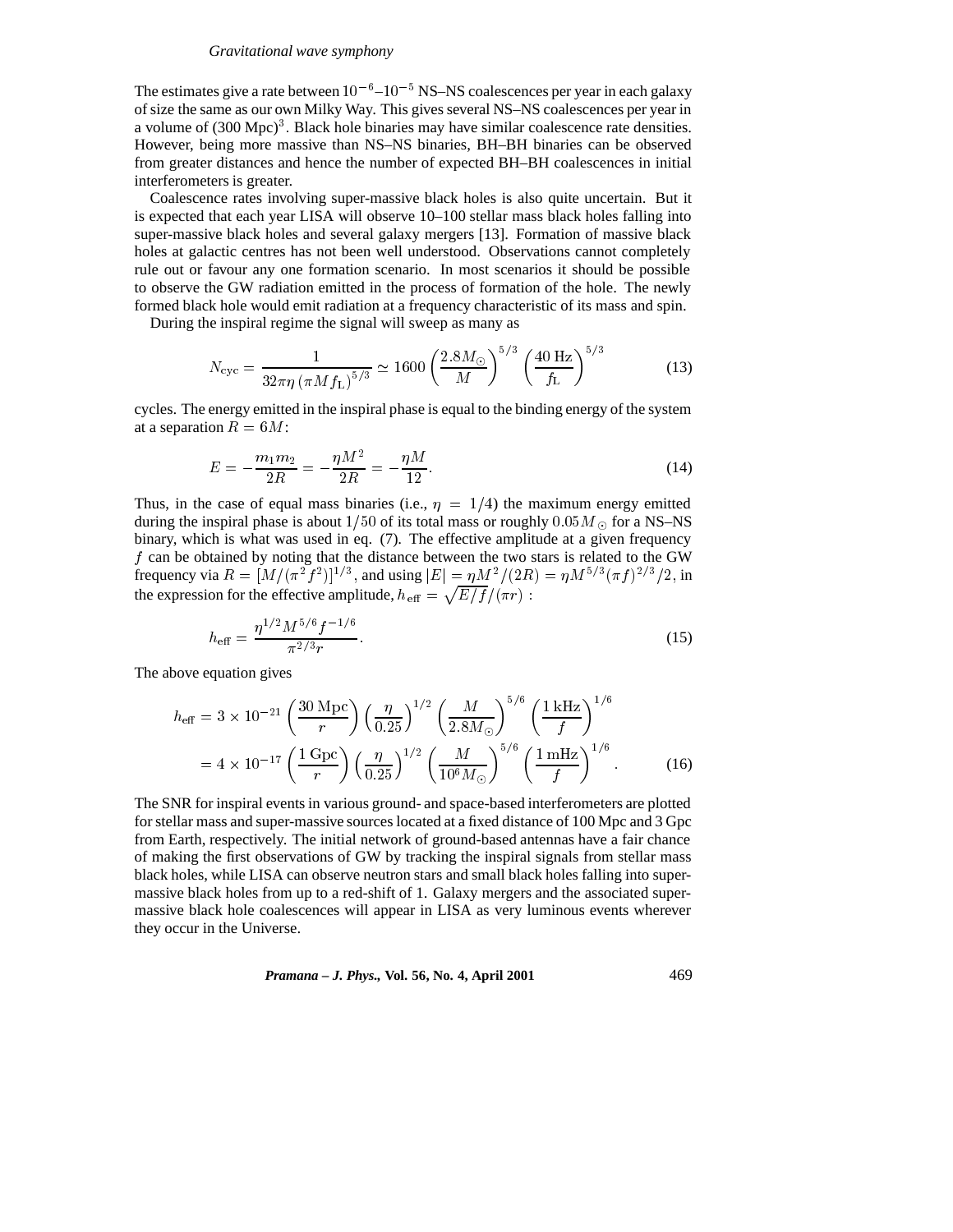4.3.4 *Binary black holes as a probe of physics, astrophysics and cosmology* : Inspiral events are wonderful test beds for general relativity, for both its fundamental predictions as well as for testing the theory in the strongly nonlinear regime. The post-Newtonian expansion of the inspiral signal has unfolded a rich cache of nonlinear physics that governs the dynamics of a binary. There are many interesting effects such as GW tails, spin–spin interaction, Lense–Thirring effect, etc., which can all be deciphered from a high SNR event. For instance, the effect of tails on the phasing of GW can be detected in the inspiral waves emitted by BH–BH binaries [24].

Following an inspiral event with electromagnetic observation, such as gamma- or X-ray observation, would help to deduce the speed of GW to a phenomenal accuracy. (Even a day's delay in the arrival times of gravitational and electromagnetic radiation from a source at a distance of million light years would determine the relative speeds to better than one part in  $10^8$ .) This will require a good timing accuracy to determine the direction to the source so that astronomical observations of the same source can be made.

One can tighten the limit on the mass of the graviton by observing the inspiral waves. Massive gravitons would alter the phasing of the signal. Matched filtering facilitates an accurate measurement of the phasing which in turn allows to place a bound on graviton's mass. Will [8] estimates that one can bound the mass of the graviton to  $2.5 \times 10^{-22}$  eV using ground-based detectors and  $2.5 \times 10^{-26}$  eV using space-based detectors [23].

Inspiral waves are standard candles in the sense that by measuring their luminosity we can infer the distance to source [25]. In the quadrupole approximation, the wave's amplitude (as well as its phase) depends only on a certain combination of the masses called the *chirp mass,*  $M = \eta^{3/5} M$ , and the distance r to the source. If we can measure the amplitude and the chirp mass independently, then we can infer the distance to the source directly. Inspiral waves are detected by using matched filtering technique which enables an accurate estimation of the masses of the component stars. In addition, the SNR enables us to measure the signal's amplitude as well. Thus, inspiral waves serve as standard candles. This will allow us to determine the Hubble constant very accurately by identifying the host galaxy and measuring its red-shift. It should be noted that the inspiral wave's phase is quite sensitive to post-Newtonian corrections and when they are included the mass-degeneracy is lifted. It is, therefore, possible to determine both the masses of a binary by using post-Newtonian search templates.

Observations of massive black hole coalescences at cosmological distances  $z \sim 1$  by space-based detectors can facilitate an accurate determination of the distance to the source. Space-based detectors would observe a massive binary inspiral for a whole year and they would have, thus, the baseline of the Earth's orbit around the Sun to triangulate the source on the sky. They can do this to an accuracy of about a square degree. At a distance of 3 Gpc one square degree is roughly  $100 \text{ Mpc}^2$ , a scale over which no more than one virialized galaxy cluster could be found. Thus, an optical identification of the host galaxy cluster and its red-shift should be possible, which would enable the measurement of the deceleration parameter  $q_0$ , and hence the density parameter  $\Omega$ , of the Universe. A single source at  $z \gtrsim 1$ is enough to measure both  $H_0$  and  $\Omega$  to an accuracy of better than 1% [25].

Galaxy interactions and mergers must have been quite a common event in the early history of galaxy formation. We know very little about the history of galaxy formation and have no clue how super-massive black holes may have formed. LISA will be able to detect galaxy mergers practically anywhere in the Universe thereby helping in resolving many puzzling questions about super-massive black holes.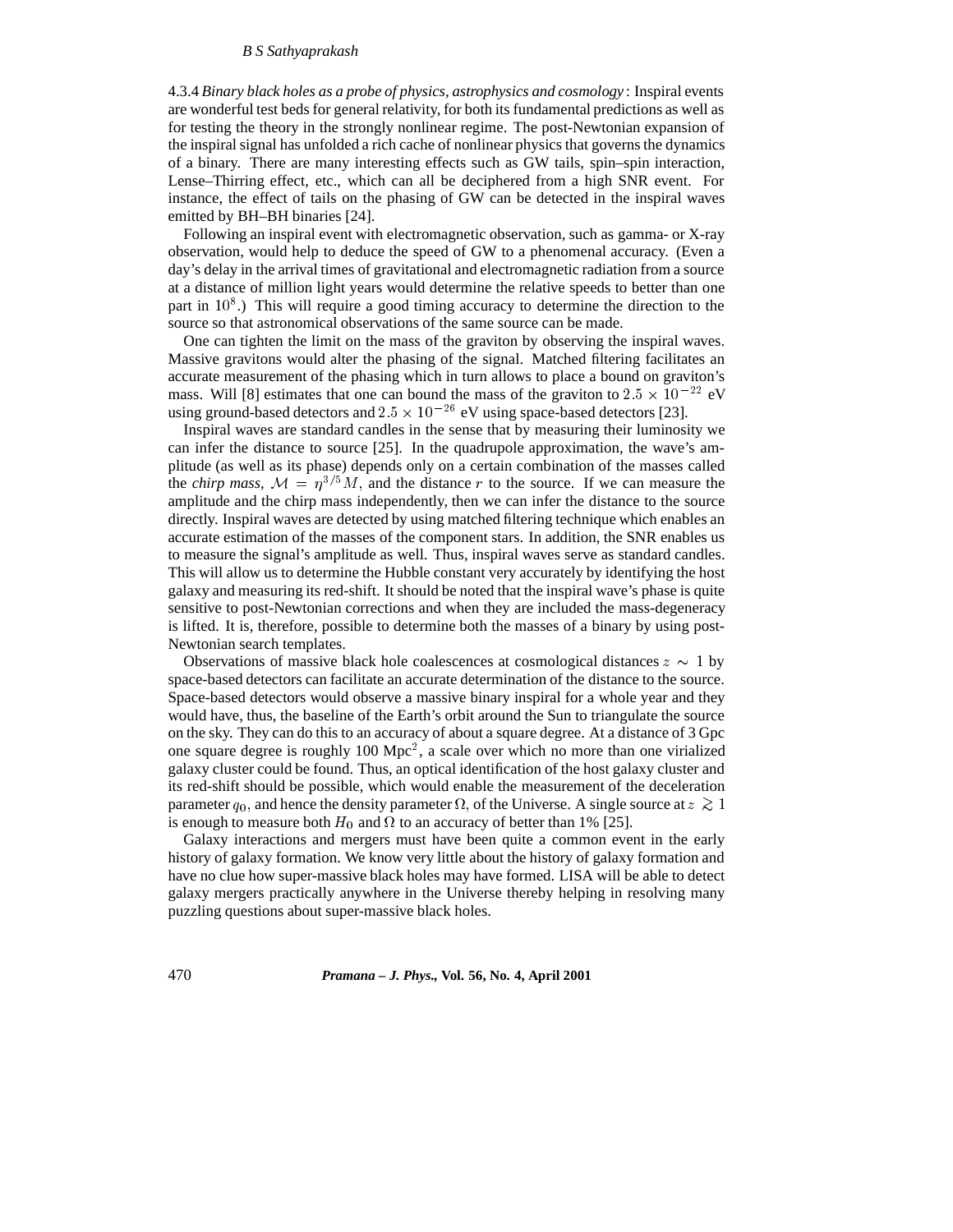By measuring GWs emitted during the inspiral of a stellar mass compact object into a super-massive black hole we will be able to map the space-time geometry around massive, rapidly spinning holes and test the uniqueness of the Kerr solution, observe precessions of the periastron and of the orbital plane and associated nonlinear effects. Such observations will undoubtedly help us understand the complicated dynamics and possibly even chaotic behaviour, expected in the evolution of such systems. Thus, space-based detectors can potentially contribute quite a lot to further our understanding of fundamental science and cosmology.

#### 4.4 *Black hole quasi-normal modes*

A compact binary coalescing as a result of gravitational radiation reaction would most likely result in the formation of a single black hole. The newly formed hole will initially be somewhat non-spherical, and this dynamical non-sphericity will be radiated away in the form of GW. The late time behaviour of this radiation is well studied in the black hole literature and there are detailed calculations of the (quasi) normal modes for both static, i.e. Schwarzschild, and stationary, i.e. Kerr, black holes. In all cases the time-evolution of the emitted radiation is well-modelled by a quasi-periodic signal of the form

$$
h(t; \tau, \omega) = A e^{-t/\tau} \cos(\omega t), \qquad (17)
$$

where  $\tau$  is the decay time-scale of the mode in question and  $\omega$  is the angular frequency of the mode, both of which depend on the black hole's mass and spin. In all but the extreme Kerr black holes (extreme Kerr black holes are those that are spinning at the maximum possible rate) the only dominant mode, i.e. the mode for which the decay time is the longest and the amplitude is the highest, is the fundamental mode whose frequency is related to the mass M and spin a of the black hole via  $[27] \omega = [1 - 0.63(1 - a)^{0.3}]/M$ , where M is the mass of the black hole in units,  $G = c = 1$  and  $a = J/M$  is the spin angular momentum of the hole in units of black hole mass. The decay time  $\tau$  is given by  $\tau = 4/[\omega(1 - a)^{0.45}]$ . (See ref. [28] and references therein for details.)

It is estimated [28] that during the quasi-normal mode ringing of a black hole the energy emitted might be as large as 3% of the system's total mass. By matched filtering it should be possible to detect quasi-normal modes, in initial interferometers, from black holes of mass in the range  $60-10^{3}M_{\odot}$  and at a distance of 200 Mpc. Binary black hole mergers should result in the emission of such a ring down signal during the late stages. Thus, inspiral signals emitted before the merger might aid in identifying the quasi-normal modes.

#### 4.5 *Continuous waves*

Our galaxy is expected to have at least  $10<sup>8</sup>$  spinning neutron stars that form roughly at the rate of one every 30 years. Some population of neutron stars is in binaries. There are a number of ways in which a single spinning neutron star could radiate away GW (if the neutron star is axisymmetric, of course, then there will be no GW emission): (1) Neutron stars normally spin at high rates (several to 500 Hz) and this must induce some equatorial bulge and flattening of the poles. The presence of a magnetic field may cause the star to spin about an axis that is different from the symmetry axis leading to a time-varying quadrupole

*Pramana – J. Phys.,* **Vol. 56, No. 4, April 2001** 471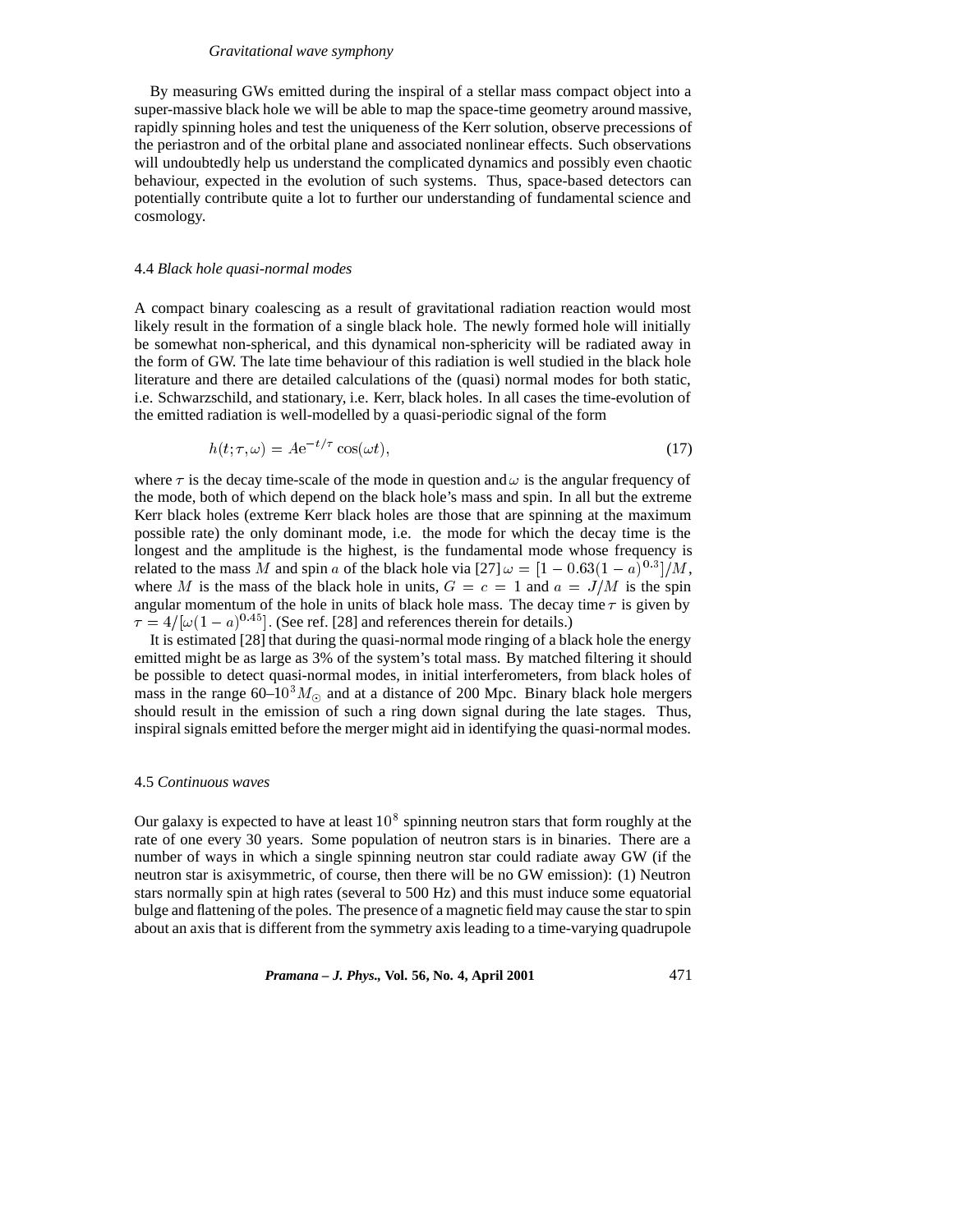moment. (2) The star may have some density inhomogeneities in the core/crust set up during its formation and/or subsequent convectively unstable motions of the core. (3) The presence of an accretion disc, with its angular momentum not necessarily aligned with that of the neutron star, can potentially alter axisymmetry. That and electromagnetic radiation reaction torques can induce and sustain wobble. (4) The normal modes of the neutron star fluid (radial and other oscillations) can extract rotational energy and re-emit in the form of GW. (5) There are certain classical and relativistic instabilities in the neutron star fluid which may cause the star to radiate away energy in the form of GR. In what follows we will only discuss a sample of recent work on the radiation from spinning neutron stars.

4.5.1 *GW amplitude from spinning asymmetric neutron stars*: If  $I_{zz}$  is the moment of inertia about the spin axis of a neutron star emitting GW at a frequency  $f$  then the gravitational amplitude at a distance r is:

$$
h = 3 \times 10^{-27} \left(\frac{10 \text{ kpc}}{r}\right) \left(\frac{I_{zz}}{10^{45} \text{ g cm}^2}\right) \left(\frac{f}{200 \text{ Hz}}\right)^2 \left(\frac{\epsilon}{10^{-6}}\right),\tag{18}
$$

where  $\epsilon$  is the ellipticity of the star. In a simple model of an equatorial plane of elliptical cross section with semi-major axis  $a_1$  and semi-minor axis  $a_2$ , the ellipticity is  $\epsilon \equiv 1$  –  $a_2/a_1$ . The ellipticity is an unknown but one can obtain an upper limit on it by attributing the observed spin-down of pulsars  $P$  to gravitational radiation back reaction, namely that the change in the rotational energy  $E = I\Omega^2/2$  is equal to GW luminosity. Then, the ellipticity is related to the spin-down rate of a pulsar via

$$
\epsilon = 5.7 \times 10^{-6} \left( \frac{P}{10^{-2} \text{ s}} \right)^{3/2} \left( \frac{\dot{P}}{10^{-15}} \right)^{1/2}.
$$
 (19)

Since one knows the observed values of P and P one can obtain an upper limit on  $\epsilon$  using the above equation. Following this method one finds that for the Crab pulsar  $\epsilon \leq 7 \times 10^{-4}$ . The gravitational wave amplitude corresponding to this ellipticity is  $h \leq 10^{-24}$ . Noting that Crab has a spin frequency of 25 Hz (GW frequency of 50 Hz) eq. (16) implies an effective amplitude  $h_{\text{eff}} = 4 \times 10^{-20}$  after a year's integration and hence observable in initial interferometers [2]. It is unlikely that the ellipticity is so large and hence the effective GW amplitude is probably much less. Yet, the prospect of seeing Crab at a tenth, or even a hundredth, of this ellipticity is quite good with first/second generation interferometers.

4.5.2 *Relativistic instabilities in young neutrons stars*: It has long been known that the fundamental mode of a neutron star fluid, goes unstable, as a result of GW emission [29], when the spin frequency of the star is larger than a certain critical spin frequency. The physics behind this instability can be understood in the following manner: Imagine exciting a massquadrupole mode – that is a non-uniform distribution of mass – in a non-spinning star. The mass inhomogeneity will travel on the surface of the star at a fixed speed relative to the star and this dynamical asymmetry will cause the star to radiate GW. Gravitational waves drain the angular momentum from the modes as a result of which the modes will decay. Now consider a spinning neutron star in which co-rotating and counter-rotating modes are excited. For spins smaller than the pattern speeds both these modes will decay in course of time by losing angular momentum: co-rotating modes lose positive angular momentum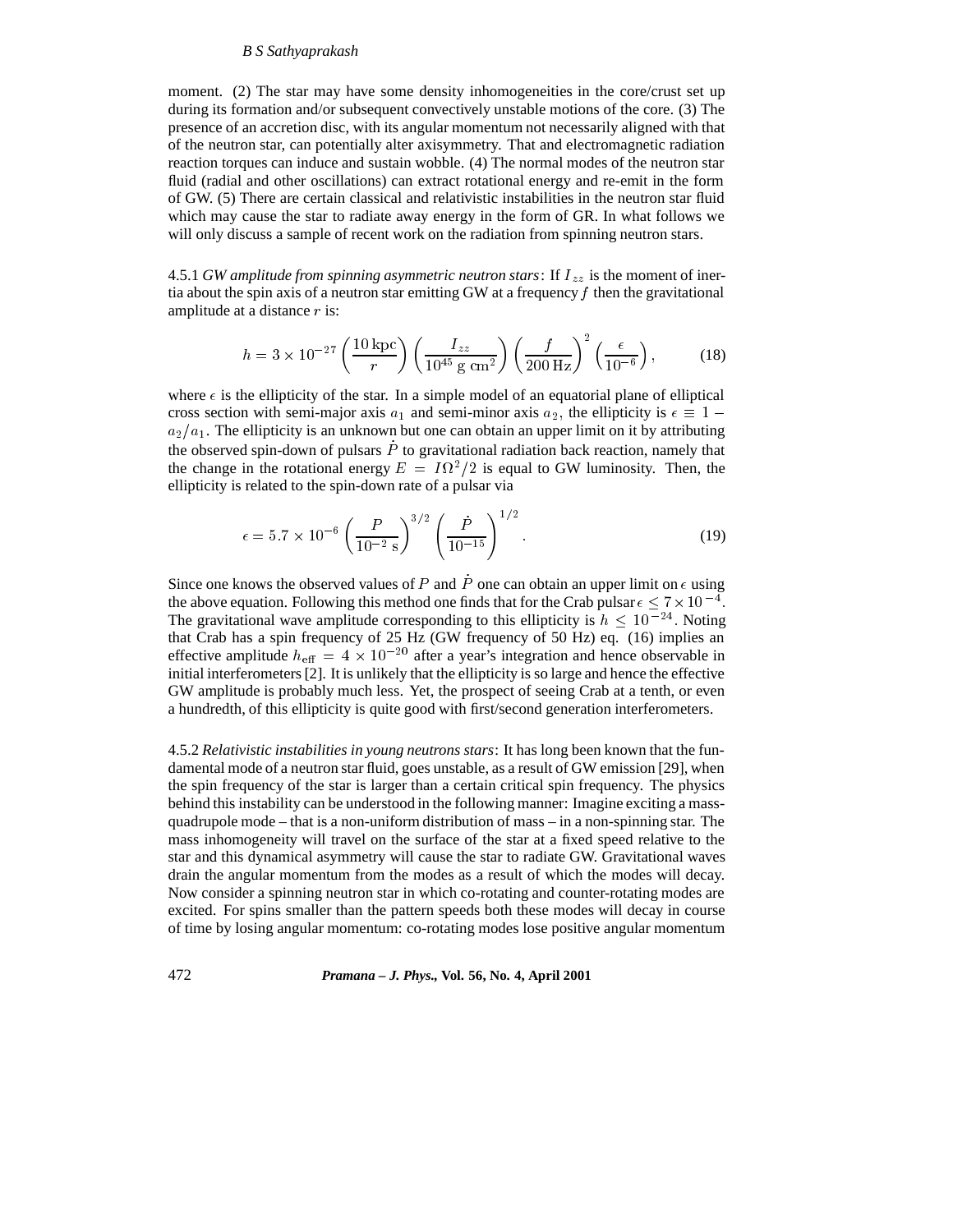and counter-rotating modes lose negative angular momentum. But when the neutron star spins at a rate greater than a certain critical rate, to an external inertial observer both modes will appear to be co-rotating. Therefore, the mode counter-rotating relative to the star will also emit positive angular momentum, causing the angular momentum associated with the mode to enhance, or for the amplitude of the mode to increase. In other words, a mode counter-rotating relative to the star, but seen co-rotating relative to the inertial observer, can only emit positive angular momentum which causes its own angular momentum to increase. The energy for this increase is supplied by the spin angular momentum of the neutron star. Thus, while the mode co-rotating with the star's spin will decay, the mode counter-rotating with the spin will grow in amplitude and emit more and more radiation. This will go on until the mode has sucked out enough spin angular momentum of the star to make the counter-rotating mode appear to be counter-rotating with respect to an inertial observer too.

It is suspected that the above Chandrasekhar–Friedman–Schutz (CFS) instability will not work in the presence of viscosity and hence it may be unimportant in old neutron stars. However, newly born neutron stars will be very hot and viscous forces may be insignificant in them. Recently, another class of modes called r-modes have been discovered, [30–32] which – unlike the CFS modes that are mass-quadrupole moments – are current-quadrupole moments that are unstable at all spin frequencies of the star. The physics of  $r$ -modes in neutron stars is rather too complicated and there is as yet no definitive statement about the role of these modes in GW emission in young neutron stars.

# 4.6 *Stochastic backgrounds*

Catastrophic processes in the early history of the Universe, as well as the myriad astrophysical sources distributed all over the cosmos, generate stochastic background of GW. Astrophysical backgrounds carry the signatures of their sources. By studying the spectrum of the background it should be possible to infer the underlying population. One hopes to take a census of compact objects distributed over astronomical, and even cosmological distances, by studying these backgrounds.

A cosmological background should have been created in the very early Universe and later amplified, as a result of parametric amplification, by its coupling to the background gravitational field [5,33]. Imprint on such a background are the physical conditions that existed in the early Universe as also the nature of the physical processes that produced the background. Observing such a background is therefore of fundamental importance as this is the only way we can ever hope to directly witness the birth of the Universe. The 2.7°K microwave background, which is our firm proof that the Universe was born from that explosive event, is the relic radiation from that event but it was in equilibrium with the rest of matter for nearly 300,000 years after big bang and is freely traveling to us only since then. The GW background, on the other hand, de-couples from the rest of matter soon after the big bang, and is therefore carrying uncorrupt information about the condition of the Universe at its formation. In any realistic model of the early Universe the energy density in the cosmological background is only a very small fraction of the critical density of the Universe, indeed less than one part in  $10^{15}$ . As a result it is unlikely that groundbased detectors will see this relic radiation. The present design of LISA will also not enable us to see this background and one may have to fly a special space mission tailored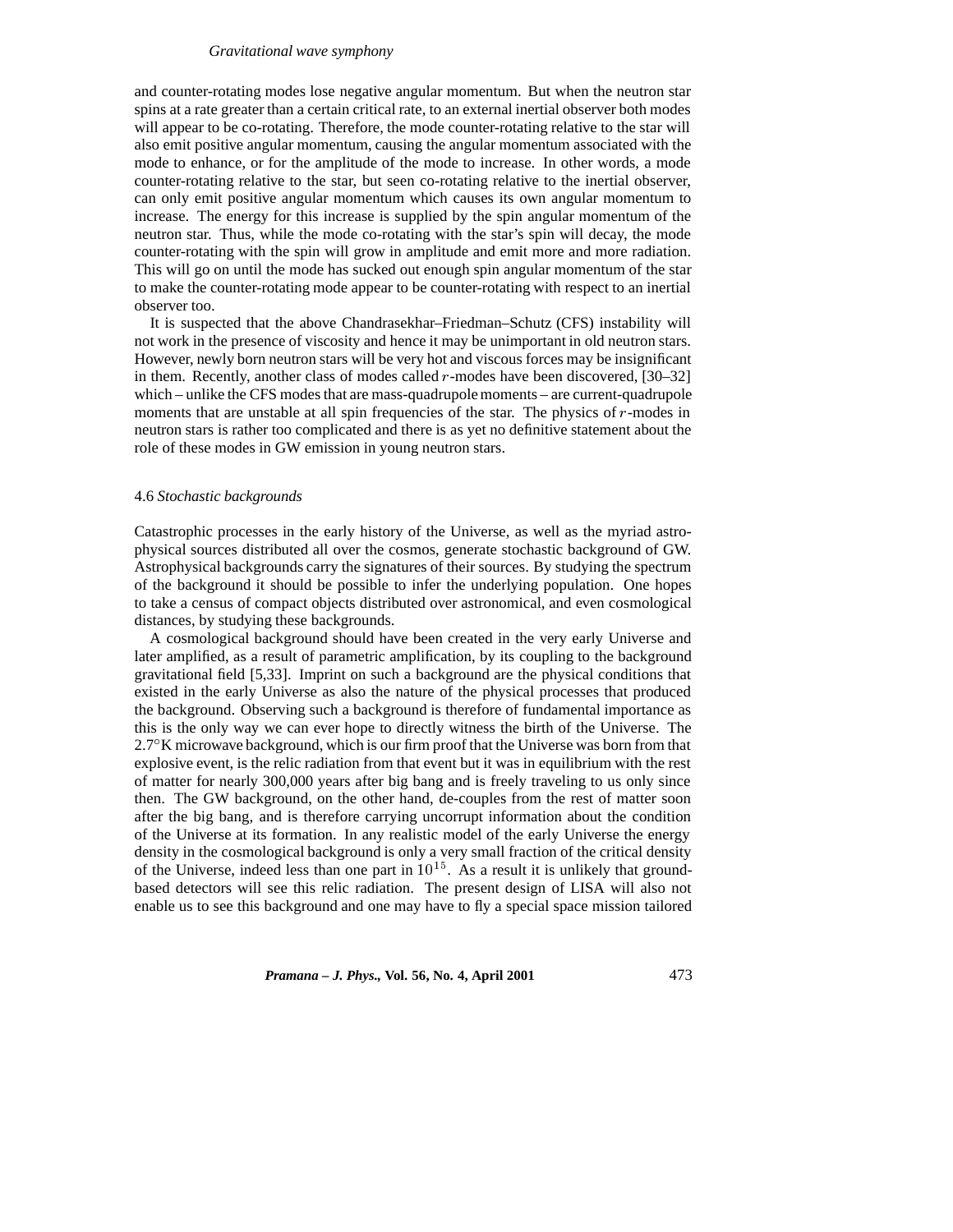to the observation of this relic radiation. The science output from such an observation is so fundamental that it would be well worth the effort.

Phase transitions in the early Universe, inspired by fundamental particle physics theories, and cosmological strings and domain walls are also sources of a stochastic background. These processes are expected to generate a background which has a different spectrum and strength than the primordial one. It is expected that some of these backgrounds may contribute as large as  $10^{-9}$  of the closure density of the Universe. Future ground-based detectors will achieve good enough sensitivity to measure the background at the level of  $10^{-9}$ – $10^{-8}$  of the closure density. Such measurements will prove to be a good test bed for these cosmological models.

# **Acknowledgements**

I would like to thank Sayan Kar and Naresh Dadhich for invitation to and hospitality at the International Conference on Gravitation and Cosmology held at IIT Kharagpur. Without Sayan's insistence this review would not have been completed; to that I am indebted to him.

# **References**

- [1] J H Taylor, *Rev. Mod. Phys.* **66,** 711 (1994)
- [2] B F Schutz, *Class. Quantum Gravit.* **16**, A13 (1999); gr-qc/9911034
- [3] K S Thorne, in *Proceedings of snowmass 1994 summer study on particle and nuclear astrophysics and cosmology* edited by E W Kolb and R D Peccei (World Scientific, Singapore, 1995) pp. 160–184
- [4] É É Flanagan, Astrophysical sources of gravitational radiation and prospects for their detection, in *Proceedings of 15th International Conference on General Relativity and Gravitation (GR15)* edited by N Dadhich and J V Narlikar (IUCAA, Pune, India, 1998); gr-qc/9804024
- [5] L P Grishchuk, V M Lipunov, K A Postnov, M E Prokhorov and B S Sathyaprakash, Gravitational wave astronomy, in Anticipation of first sources to be detected, *Phys. Usp.* (in press) astro-ph/0008481
- [6] J-A Marck and J-P Lasota (eds), *Relativistic gravitation and gravitational radiation* (Cambridge University Press, Cambridge, 1997)
- [7] B R Iyer and B Bhawal, *Black holes, gravitational radiation and the universe* (Kluwer Academic Press, 1998)
- [8] C M Will, *Theory and experiment in gravitational physics* (Cambridge University Press, Cambridge, 1981)
- [9] B F Schutz and M Tinto, *Mon. Not. R. Astron. Soc.* **224**, 131 (1987)
- [10] S V Dhurandhar and M Tinto, *Mon. Not. R. Astron. Soc.* **234**, 663 (1988)
- [11] B F Schutz, in *A first course in general relativity* (Cambridge University Press, Cambridge, 1985)
- [12] H L¨uck *et al*, *Class. Quantum Gravit.* **14**, 1471 (1997)
- [13] A Abramovici *et al*, *Science* **256**, 325 (1992)
- [14] B Caron *et al*, *Class. Quantum Gravit.* **14**, 1461 (1997)
- [15] K Tsubono, in *First Edoardo Amaldi Conference on Gravitational Wave Experiments* (World Scientific, Singapore, 1995) p. 112